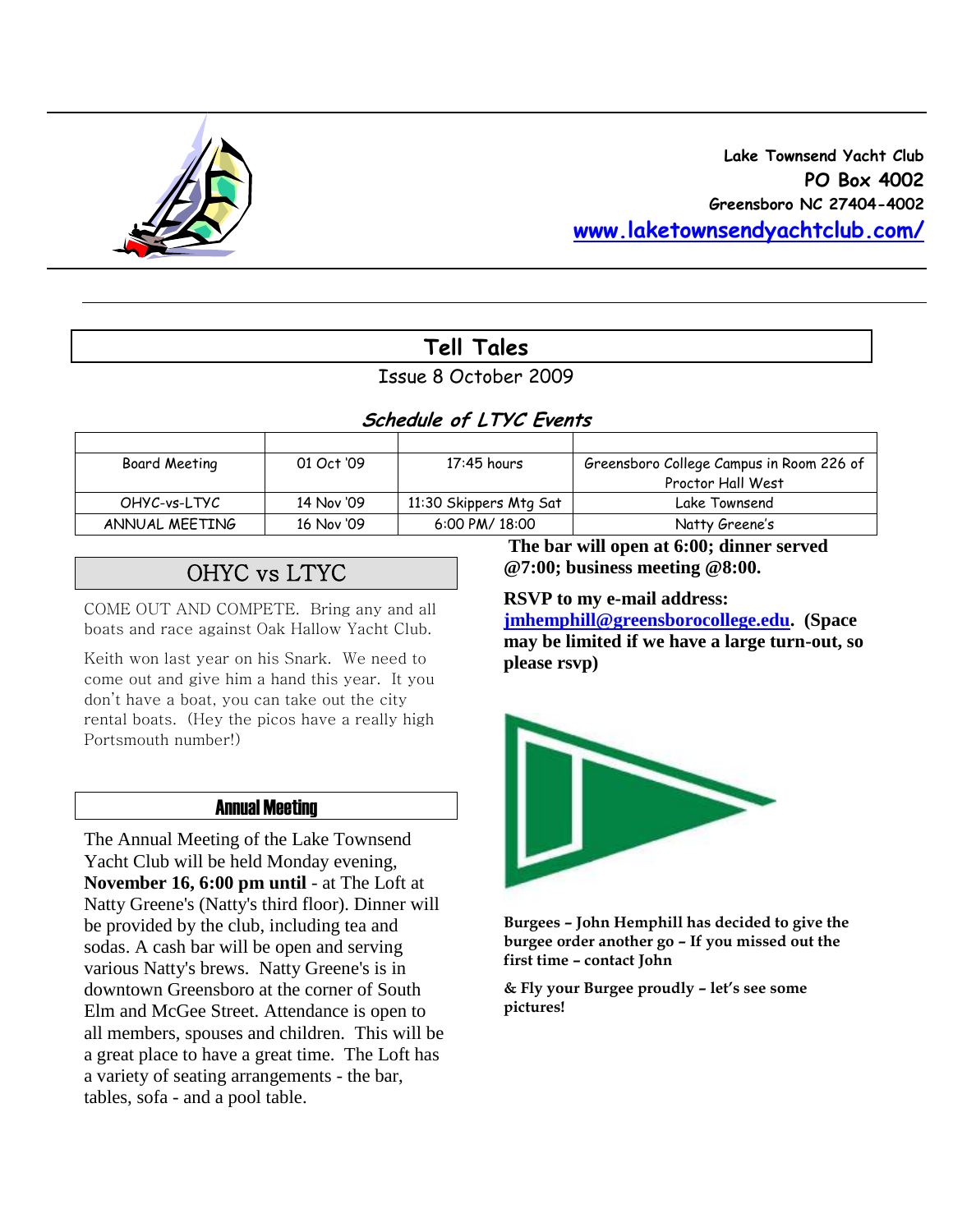### Over Early?

It has been said, "if you aren't over early some of the time you aren't trying hard enough. " The problem comes in knowing or acknowledging that you are over early.

It was during a start that we "thought" that we had started great. The race committee did sound a horn and did put up a flag – but they thought it sounded like they might have blown the horn twice and everyone was confused, and several boats turned back so the race committee restarted the race.

Well – I didn't think that we were over early – but I wasn't standing on the committee boat…

The racing rules for recalls, section 29 – talks about being over early. It says that for the Individual recall the race committee shall display the X flag with 1 sound.



- X FLAG

When at a boat's starting signal any part of her hull, crew or equipment is on the course side of the starting line. The flag shall stay up until all the boats that were over early have restarted, but no later than 4 minutes after the starting signal or one minute before any later starting signal. If the boats don't restart then the race committee scores the boat ONS (& they get marked last)

General Recall – is when the Race Committee can't identify all of the boats that started early, or there was an error with the start.



- First Substitute Flag

The first substitute flag is displayed and 2 sounds are given & the race is restarted within 1 minute

#### of the recall.

(These are subsections of the rules, a complete description in the racing rules of sailing 2009-2012.)





**The last of the summer series. – even though there was rain all summer this is one of 3rd driest seasons on record. The water in the lake was down significantly. Making it necessary to pull the centerboard up when scraping over the ramp. But making it easier to walk out when you accidently fall in. & by the way "great catch" Steve! Steve Morris did a wonderful lunge across the dock and saved the mark weight from taking a dive over the edge.** 

**"***You can't ever tell what the weather and the wind will be doing until you are standing on the pier. "*

**Saturday morning started out drizzling, then rainy. But I had my little tiny radar image on my cell phone and there was just one bright green band, which we were in the middle of. The light rain eased and stopped about 30 minutes before the competitors meeting. Temperatures were mild and there was a nice breeze – a beautiful day to race. There were 4 Scots, Phil Thorn on a Tanzer and Ken Warren on his Lightning . This made for a nice mix of boats with similar handicaps.**

**The Saturday social was a big hit with Debbie's grilled tri-tip steak sandwiches, baked potatoes and other fixins.**

**Sunday continued our season-long lucky streak with wonderful weather. This time there were five Scots and Ken Warren in his Lightning. It was tight competitive racing. A great season closer!**

**Everyone remember to thank the social committee for the tremendous job that they did this year. Let's all encourage them to be out on the race course next year! (THANK YOU Debbie and Keith!)** 

**Also MANY thanks to the people who served on Race Committee.**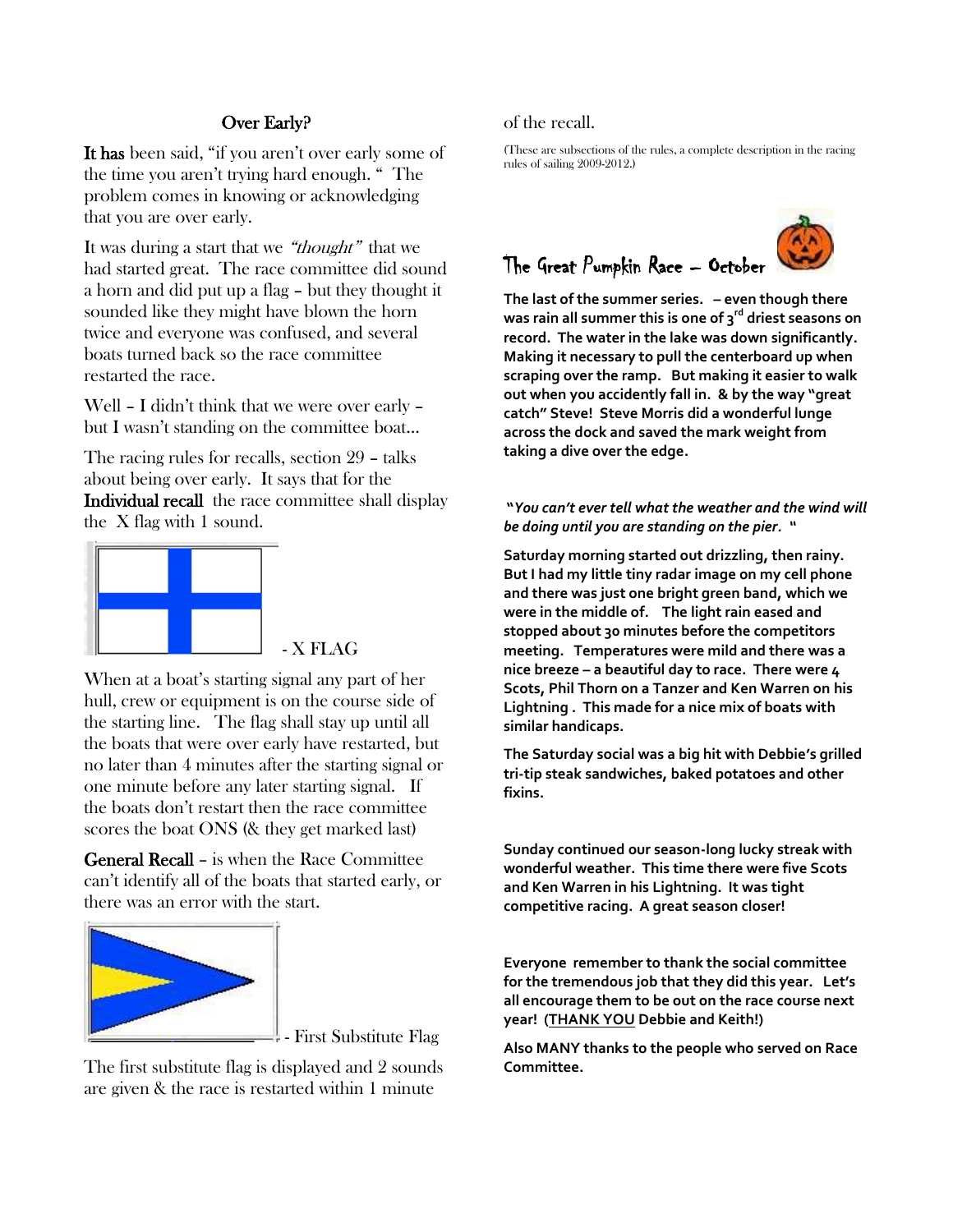

# **Saleboats for Sail –**

#### **Live out your inner Pirate - Buc Opportunity!**

Unfortunately the time has come when we must part with our Buccaneer. She is hull number CBC285470774, one of the Chrysler vintage boats, listed as a 1974 model. We have done a few modifications, such as raising the mast step and replacing the old centerboard gasket with the new version, but she is basically as she was

designed. She comes with a trailer and is ready to sail. We have found that we simply do not have enough time to devote to sailing her, as we also have a 31-footer and not enough time to spend with her. We bought "Blue Ayes" when we moved from Florida to North Carolina as we knew that we would not be able to race the big boat here and we wanted to be able to race. There is a limit, however... We are asking \$1750 for boat and trailer. I can forward pictures to anyone who is interested. Thanks. **Arrr!**  [bombaystar@embarqmail.com](mailto:bombaystar@embarqmail.com)

**1981 Isotope** - \$2500 with sails and a galvanized trailer. Crossbar, dolphin striker, and trampoline have been replaced and an extension added to the righting bar. Good boat for a beginning racer or someone looking to get back into racing. She won the 2005 Governor's Cup and continues to give challenge to the fleet leaders. Eric and I have owned this boat since 1998. She's gotten us hooked on Isotopes, so much so that we are upgrading to a 2006 model.

Boat specifications at [http://www.intl](http://www.intl-fiberglass.com/isotope.html)[fiberglass.com/isotope.html.](http://www.intl-fiberglass.com/isotope.html) Fleet Activities [http://www.intl](http://www.intl-fiberglass.com/Isotope%20Nationals%202006.html)[fiberglass.com/Isotope%20Nationals%202006.ht](http://www.intl-fiberglass.com/Isotope%20Nationals%202006.html) [ml](http://www.intl-fiberglass.com/Isotope%20Nationals%202006.html) Call or email if interested: 919-732-5410; [joleen.rasmussen@bowebellhowell.com](mailto:joleen.rasmussen@bowebellhowell.com)

**12'2 ft. Howmar day sailer/racer** for sale in Greensboro. (don't know year) Designed by Sparkman and Stephens. A great boat for kids, very fast and tippy.90 sq. ft. of sail with jib. Beam 4'10". 86 long trailer. \$1500 for both, includes both sails, etc. Appraisal done in 2004. Call Carole Drexel - (336) 274-4789 or [cdrexel@triad.rr.com](mailto:cdrexel@triad.rr.com)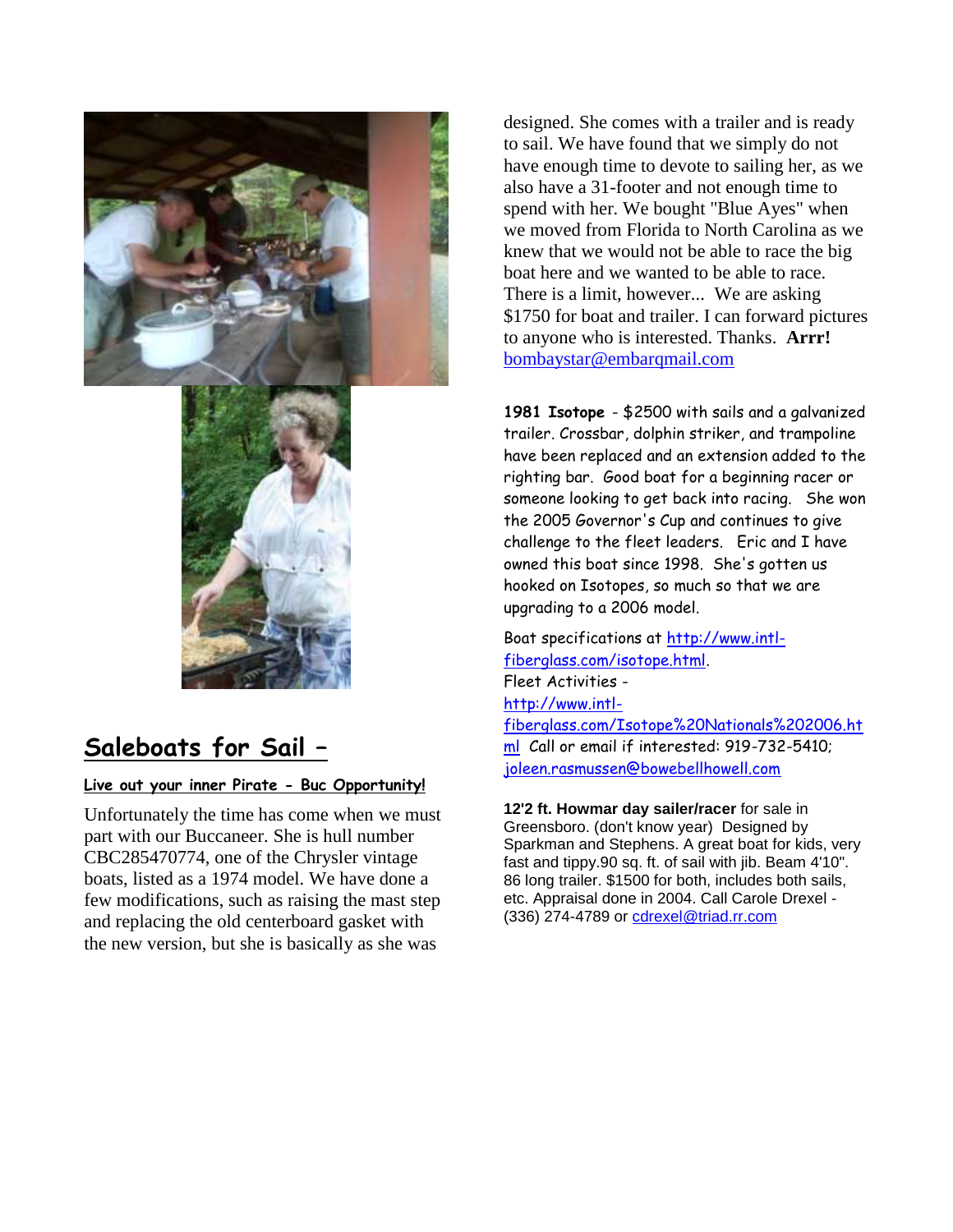|                                                            | Lake Townsend Yacht Club Help Lines                                               |
|------------------------------------------------------------|-----------------------------------------------------------------------------------|
| Commodore:<br>Joleen Rasmussen                             | Cruising:<br><b>Starling Gunn</b>                                                 |
| 919 732-5410 R                                             | 336 939-2508 R                                                                    |
| joleen.rasmussen@bowebellhowell.com                        | justbgunnbell@bellsouth.net                                                       |
| <b>Uwe Heine</b><br>Races:                                 | Membership:<br>Steve Raper                                                        |
| (Vice Commodore) 336-585-0951 R<br>heineu@bellsouth.net    | Steve.raper@greensboro-nc.gov                                                     |
|                                                            | Social: Debbie Reynolds DAREYNOL@uncq.edu<br>Keith Smoot Gwaihir23@Embargmail.com |
| <b>Education:</b><br><b>Example 2</b> Adam Zehand          |                                                                                   |
| (Rear Commodore) 336 288-3762 R<br>adam_zahand@yahoo.com   | David Duff<br>Junior Sailing:<br>336 282-7773 R                                   |
| Finance:<br>David Raper                                    | David.Duff@analog.com                                                             |
| 336 6432-7071 R<br>(Treasurer)<br>Gwynedd22@bellsouth.net  | Mayor's Cup Regatta:<br>Valerie Nieman<br>valnieman@yahoo.com                     |
| Publicity/History: David Young<br>(Secretary) 336 545-1655 | Newsletter/Directory:<br>Nancy Collins-Heine<br>336 585-0951 R                    |
| dwyoung@triad.rr.com                                       | heineu@bellsouth.net                                                              |
|                                                            | Webmaster:<br><b>Steve Raper</b><br>Steve.raper@greensboro-nc.gov                 |

**Call People. Go Sailing \*\*\*\* REACH OUT AND CALL SOMEONE \*\*\*\***

In an effort to involve more sailors in the Club"s Sailing Events and Racing Programs, this "Available to Crew" list is published in each newsletter. The people listed have taken our Learn to Sail class or have other previous sailing experience and are looking to get more time on the water. So, if you have a boat and would like to participate in the Summer or Frostbite Race Series, why don"t you call one of these folks for your crew? Alternatively, if you need a cruising partner on your boat or would like to team with someone on one of the city sailboats for a day sail or a race, contact someone on this list. If you would like to add your name to the list, contact Nancy Heine, Newsletter Editor (See the Help Lines box located in this newsletter).

|                          |              | <b>Available To Crew</b> |                          |
|--------------------------|--------------|--------------------------|--------------------------|
| Name                     | Home Phone   | <b>Work Phone</b>        | E-mail                   |
| <b>Bill Byrd</b>         | 336-635-1926 | N/A                      |                          |
| <b>Chip Cromartie</b>    | 336-601-0464 | 336-274-3559             | cromartie@triad.rr.com   |
| Cynthia & Sam Reichelson | 336-540-1279 | 336-273-2511             | reichelson@cs.com        |
| Catherine Clark          | 336-315-0414 |                          |                          |
| Mike Bianco              | 336-299-4461 |                          | mfbyanko@aol.com         |
| Keith and Kelly Francies | 336-292-9042 | 336-362-5335             | keith.francies@davey.com |
| Valerie Nieman           | 336-908-3976 |                          | valnieman@yahoo.com      |
| Rita Parham              | 336-643-8755 |                          | rparham@triad.rr.com     |
| Chris Maginnis           | 336-760-9811 |                          | cmaginnis@nuvox.com      |

\*\* Attention\*\* – Can't remember the password for the login required for the Members Cove area on the website??There is now a (Need password?)link. Click on this & it will bring up an email form addressed to our WebMaster with the subject line 'LTYC Members Cove login: - Send me your name and email address to receive login name and password.'

Summer Series - Race Results - Race Results also available via <http://www.laketownsendyachtclub.com/Documents-temp/raceresults.pdf>